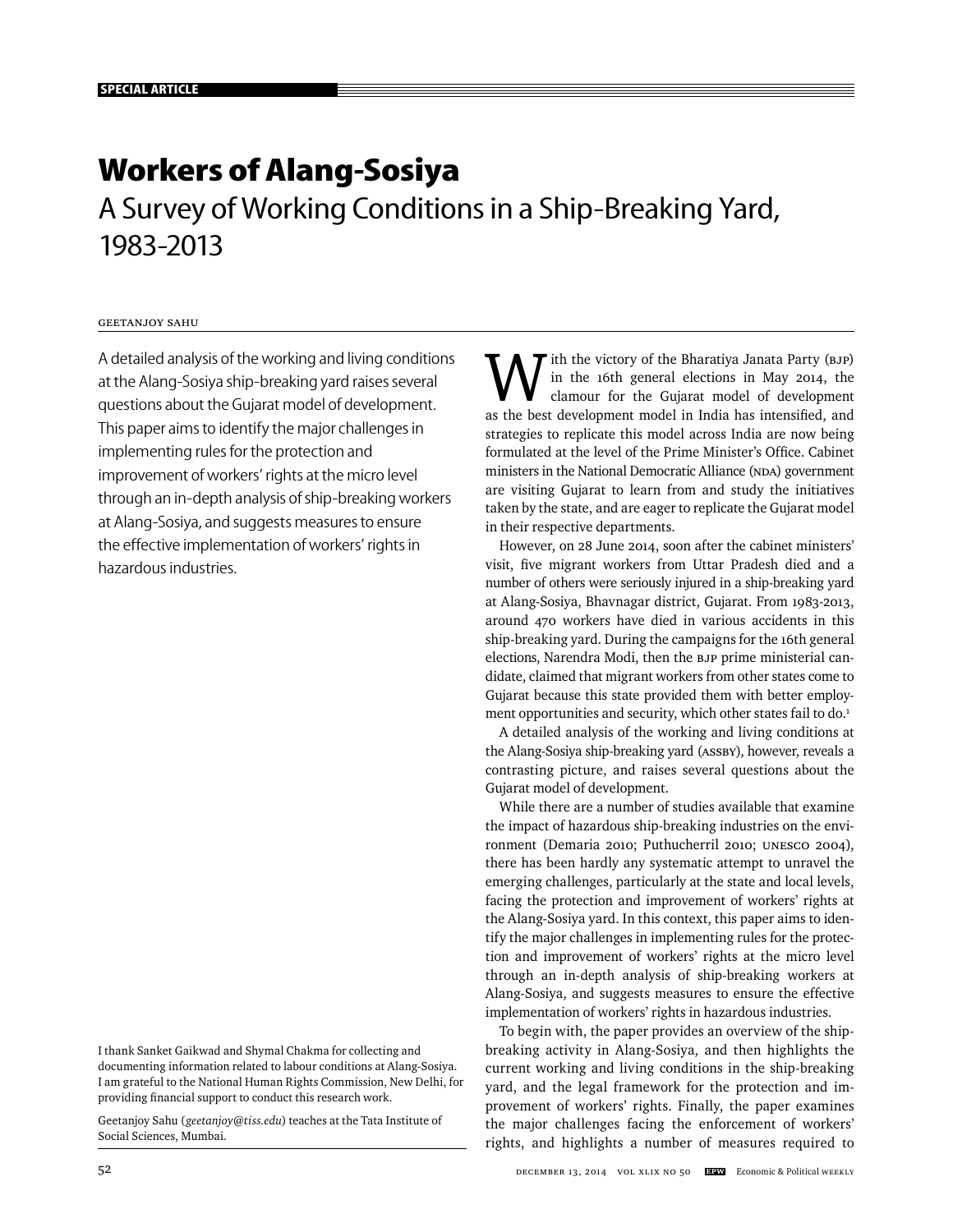enforce labour laws to protect and improve working and living conditions in the yard.

The study is based on intensive fieldwork in and survey of the ship-breaking yard in Alang-Sosiya, conducted from April 2013 to May 2014. A number of stakeholders, including 300 shipbreaking workers, ship owners, trade union leaders, staff members of various implementing agencies involved in enforcing labour laws, and leaders of local bodies around the ship-breaking yard villages have been interviewed to understand the working and living conditions of workers at the yard. Also, the impact of labour laws meant to provide safe working conditions has been obtained through right to information applications.

#### **An Overview**

Located in the coastal belt of Bhavnagar district of Gujarat, the ASSBY is one of the largest in Asia, and has been expanding ever since it started in 1983.<sup>2</sup> Prior to 1983, ship-breaking activity was concentrated in select shipyards of Great Britain, Taiwan, Mexico, Spain and Brazil. With the evolution of strict environmental regulations and the emergence of rights-based groups in developed countries, demanding safe working conditions and a healthy environment, ship-breaking has increasingly shifted to developing countries in Asia.

The ASSBY has beached nearly 6,318 vessels from 1983 to 2013, which is of 4,73,15,530 light displacement tonnage *(*LDT), breaking almost one ship a day and producing three million metric tonnes of scrap metal annually.3 The number of ships coming to Alang-Sosiya is increasing daily and is likely to increase further in the future, as thousands of ships from European countries are waiting to be scrapped. The shipbreaking yard provides ready employment to unskilled workers, high quality steel for various infrastructure development activities,4 and around Rs 70 crore in revenue to the Gujarat Maritime Board (GMB) every year. The annual turnover of the industry stands at Rs 6,000 crore.<sup>5</sup> Profit margins in the ship-breaking industry are huge and big-time contractors make unbelievable profits; however, the costs to workers' health and the environment are alarming.

#### **Living Conditions of Workers**

The ship-breaking activity at Alang-Sosiya provides huge employment opportunities for around 35,000 unorganised migrant workers directly, and thousands more (mostly from Gujarat) are provided employment opportunities indirectly in allied industries. Unlike the ship-breaking industries of China and Japan, which depend mainly on modern technology, the ship-breaking industry at Alang-Sosiya is labour-intensive. Thousands of workers migrate to Alang-Sosiya from different parts of the country, especially from Odisha, Uttar Pradesh, Bihar, Jharkhand and West Bengal, where workers are desperate for jobs in the ship-breaking yard.

By and large, ship-breaking workers live in and around the ship-breaking plots in rented shanty dwellings, usually without adequate facilities for potable water, sanitation, electricity, drainage systems, and education for their children.6 The GMB has set up 12 standposts in which workers can take baths, but these are seriously inadequate for 35,000 workers. Similarly, six toilets have been constructed by the GMB for workers' use, but most of them lack water or are not cleaned regularly; and as a result, workers are forced to defecate in the open. As far as drinking water facilities are concerned, the majority of workers buy water from the local village people, and only a few of them can manage water from the plot owner, says Ramkaran Prajapati, a migrant worker from Gorakhpur district of Uttar Pradesh.7 The lack of basic facilities is the major concern for migrant workers. These workers also cannot avail any government schemes implemented for the local village people in and around the ship-breaking yards.

Since 1983, over 400 fires have broken out and around 470 workers have died at the ASSBY.<sup>8</sup> Fatal and non-fatal accidents continue to occur due to the hazardous nature of ship-breaking work, which involves cutting open chunks of steel and iron using blow-torches, and entails the presence of heavy industrial machinery. Many studies have documented that low-pressure gas cylinders, used for cutting a ship's body, are always kept at every yard in a haphazard manner. When a new ship is beached, at least 100 gas cylinders are taken inside. Before

| Year | No of<br>Deaths | No of<br>Fatal<br>Accidents | No of<br>Non-Fatal<br>Accidents | Noof<br>Prose-<br>cutions | Status of<br>Prose-<br>cution | No of<br>Industries<br>Closed under<br>Section 40(2)<br>of Factory<br>Act 1948 | Number of<br>Days<br>Closed |
|------|-----------------|-----------------------------|---------------------------------|---------------------------|-------------------------------|--------------------------------------------------------------------------------|-----------------------------|
| 1983 | 0               | <b>NA</b>                   | <b>NA</b>                       | $\Omega$                  | Not decided                   | 0                                                                              | 0                           |
| 1984 | 15              | ΝA                          | ΝA                              | 54                        | Not decided                   | 0                                                                              | $\Omega$                    |
| 1985 | 5               | ΝA                          | <b>NA</b>                       | 9                         | Not decided                   | 0                                                                              | 0                           |
| 1986 | 13              | ΝA                          | <b>NA</b>                       | 76                        | Not decided                   | 0                                                                              | 0                           |
| 1987 | 7               | <b>NA</b>                   | <b>NA</b>                       | 25                        | Not decided                   | 0                                                                              | $\Omega$                    |
| 1988 | 2               | ΝA                          | <b>NA</b>                       | 3                         | Not decided                   | 0                                                                              | 0                           |
| 1989 | 12              | ΝA                          | ΝA                              | 6                         | Not decided                   | 0                                                                              | 0                           |
| 1990 | 8               | <b>NA</b>                   | <b>NA</b>                       | 1                         | Not decided                   | 0                                                                              | 0                           |
| 1991 | 10              | ΝA                          | ΝA                              | 7                         | Not decided                   | 0                                                                              | 0                           |
| 1992 | 12              | ΝA                          | ΝA                              | 3                         | Not decided                   | 0                                                                              | $\Omega$                    |
| 1993 | 16              | <b>NA</b>                   | <b>NA</b>                       | 3                         | Not decided                   | 0                                                                              | 0                           |
| 1994 | 28              | <b>NA</b>                   | <b>NA</b>                       | 13                        | Not decided                   | 0                                                                              | 0                           |
| 1995 | 29              | ΝA                          | ΝA                              | 7                         | Not decided                   | 0                                                                              | 0                           |
| 1996 | 28              | ΝA                          | <b>NA</b>                       | 15                        | Not decided                   | 0                                                                              | 0                           |
| 1997 | 51              | <b>NA</b>                   | <b>NA</b>                       | 23                        | Not decided                   | $\overline{2}$                                                                 | 38                          |
| 1998 | 27              | ΝA                          | ΝA                              | 13                        | Not decided                   | 2                                                                              | 17                          |
| 1999 | 29              | ΝA                          | <b>NA</b>                       | 20                        | Not decided                   | 1                                                                              | $\overline{2}$              |
| 2000 | 27              | <b>NA</b>                   | ΝA                              | 26                        | 31                            | 0                                                                              | $\Omega$                    |
| 2001 | 8               | <b>NA</b>                   | <b>NA</b>                       | 12                        | 9                             | 3                                                                              | 22                          |
| 2002 | 19              | 19                          | 72                              | 41                        | Not decided                   | 1                                                                              | 14                          |
| 2003 | 25              | 25                          | 60                              | 9                         | 5                             | 3                                                                              | 59                          |
| 2004 | 5               | 05                          | 18                              | 6                         | 6                             | 0                                                                              | 0                           |
| 2005 | 4               | 04                          | 11                              | 3                         | Not decided                   | 0                                                                              | 0                           |
| 2006 | 5               | 05                          | 17                              | 12                        | 1                             | 1                                                                              | 6                           |
| 2007 | 6               | 06                          | 04                              | 6                         | Not decided                   | 0                                                                              | 0                           |
| 2008 | 0               | 00                          | 02                              | 0                         | 0                             | 0                                                                              | 0                           |
| 2009 | 14              | 14                          | 24                              | 8                         | 5                             | 0                                                                              | $\Omega$                    |
| 2010 | 21              | 21                          | 22                              | 17                        | 15                            | 0                                                                              | 0                           |
| 2011 | 7               | 07                          | 11                              | 6                         | 34                            | 0                                                                              | $\Omega$                    |
| 2012 | 17              | 17                          | 09                              | 9                         | 4                             | 1                                                                              | 46                          |
| 2013 | 10              | 10                          | 17                              | 27                        | 36                            | $\Omega$                                                                       | 0                           |

Source: Information obtained through RTI from the Gujarat State Industrial Safety and Health Department, Ahmedabad, 15 May 2014.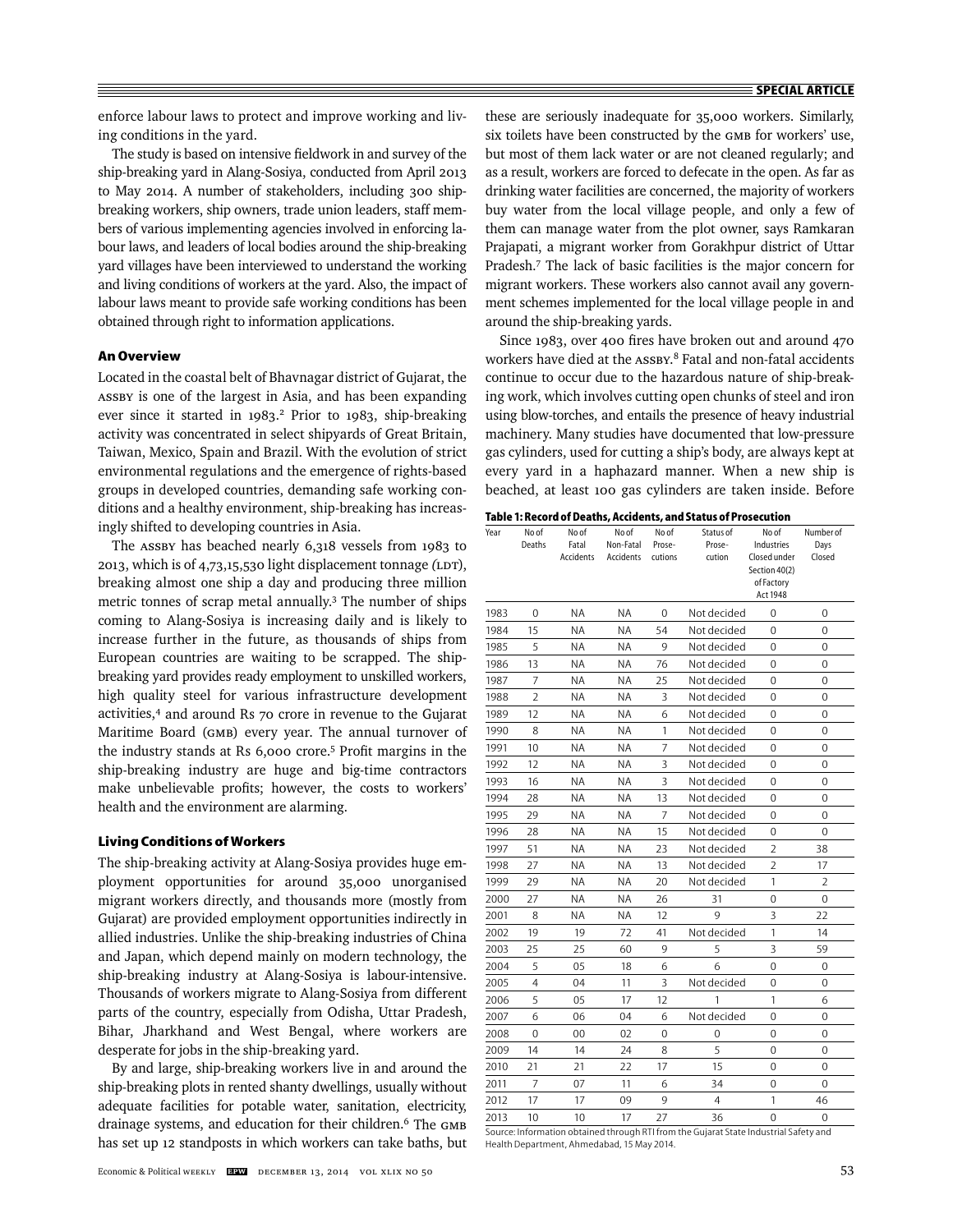# **SPECIAL ARTICLE**

reaching the yard, these ships carry hydrocarbons such as diesel, furnace oil and lubricating oil, required to operate the ship till the beaching is completed (Tiwari 1998). Table 1 (p 53) shows the number of deaths, fatal and non-fatal accidents, and status of prosecution related to the violation of the Factories Act at ASSBY from 1983-2013.

Workers' health and safety concerns are not paid adequate attention by the companies and concerned authorities, and violations of the civil and labour rights of these workers are common (Abdi 2003). Labourers are often not provided with safety facilities or working equipments, such as masks, boiler suits, hand gloves, gumboots, etc. When these are provided, they are of poor quality and inadequate, and sometimes only provided at the time of inspections or safety audits.9

In the workplace, due to the intense heat and humidity, the worker experiences considerable difficulty in using substandard protective gear, such as protective clothing. Most of the work is done with bare hands, sledgehammers, crowbars, flashlights, and gas torches. There is an absence of regular inspections of the factory site and a lack of action against shipyards for not providing safe working conditions; and migrant labourers who come in search of livelihoods are usually ready to work under any condition.

In this connection, it is important to mention that the Final Report of the Supreme Court-appointed Technical Experts Committee has revealed the pathetic situation faced by these workers. With regard to accidents, the Final Report notes:

[T]he average annual incidence of fatal accidents in the ship breaking industry is 2.0 per 1,000 workers while the all India incidence of fatal accidents during the same period in the mining industry, which is considered to be the most accident-prone industry, is 0.34 per 1,000 workers.

These facts provide the first official confirmation of Alang's long-standing notoriety as a hazardous and unsafe place to work in. Likewise, the National Institute of Occupational Health (NIOH), Gujarat, carried out x-rays of 94 workers, and found that 15 of them could be suffering from very early stages of asbestos poisoning (NIOH 2006-07).

## **Inadequate Health Facility**

One of the most serious challenges facing workers' rights has been the lack of an adequate healthcare system in the ASSBY. Alang-Sosiya has just two health facilities – an understaffed hospital run by the Red Cross Society and a small clinic run by a private doctor. Neither possesses the necessary facilities to treat potentially fatal emergencies, and there is no ambulance in either health clinic.<sup>10</sup> No health facility was available to workers till the Red Cross Hospital was set up in 2003 at Alang-Sosiya. On an average, 90 to 100 workers come to treat minor injuries everyday at the Red Cross Hospital; however, workers cannot be treated in the hospital for more than 12 hours and have to go to Bhavnagar Hospital for major injuries – where the skin specialist, chest physician and orthopaedic surgeon are available only on Thursdays, from 3-5 PM.

Persons who have witnessed accidents at the yard say that it takes an hour for any ambulance to reach the yard via a

50-km, two-lane state highway from Bhavnagar city. "We do not call it a hospital, as it does not have a permanent orthopaedic surgeon or an ambulance", says Hrishkesh Patro, a migrant worker from Odisha. The inadequate health facilities at Alang have been raised and discussed in various forums, ranging from the Supreme Court to the Inter-Ministerial Meeting, but the scenario at Alang-Sosiya has not improved. For example, in every general meeting from 2005-13, the Inter-Ministerial Committee (IMC) recommended the provision of adequate health facilities for ship-breaking workers; but nine years on, there has been no progress in that direction.

## **Legal Framework for Workers' Rights**

India has enacted a wide range of regulatory instruments for the protection and improvement of the working and living conditions of workers in hazardous industries. At present, there are reportedly over 50 central and state statutes with at least some concern for the improvement of workers' rights, either directly or indirectly. Some of these include: the Workmen's Compensation Act 1923; the Payment of Wages Act 1936; the Factories Act 1948; the Employees' State Insurance (ESI) Act 1948; The Minimum Wages Act 1948; the Employees' Provident Funds Act 1952; the Payment of Bonus Act 1965; the Contract Labour (Regulation & Abolition) Act 1970; the Payment of Gratuity Act 1972; the Inter-State Migrant Workmen (Regulation of Employment and Conditions of Service) Act, 1979, etc.

Similarly, there are a number of international conventions, treaties and regulations with reference to safe working conditions in ship-breaking industries, which include: the Basel Convention on the Control of Trans-boundary Movements of Hazardous Wastes and Their Disposal of 1989; the International Labour Organization (ILO) guideline of 2003, which outlined detailed provisions for the safety and health of workers in ship-breaking industries; the European Union Green paper on better ship dismantling 2007; and the Hong Kong International Convention for the Safe and Environmentally Sound Recycling of Ships, 2009.

Despite the many efforts made and dialogues between the Government of India and environment and trade unions, as well as the orders given by the Supreme Court, there has been no significant development aimed at following international agreements and guidelines, or attempts at formulating a national occupation safety and health policy. While in theory the Government of India accepts the ILO guidelines, in practice these are not strictly adhered to in the ship-breaking industries at Alang-Sosiya.

# **The ESI Act, 1948**

It is also important to mention here that the ESI Act, 1948, provides for the provision of benefits to employees in case of sickness, maternity, and employment injury. To implement this scheme in the ship-breaking industries at Alang-Sosiya, the Labour and Employment Department of Gujarat issued a notification in its official gazette on 1 October 2009. As per the ESI scheme norms for constructing a hospital with 100 beds at Alang-Sosiya, the notification issued by the Labour and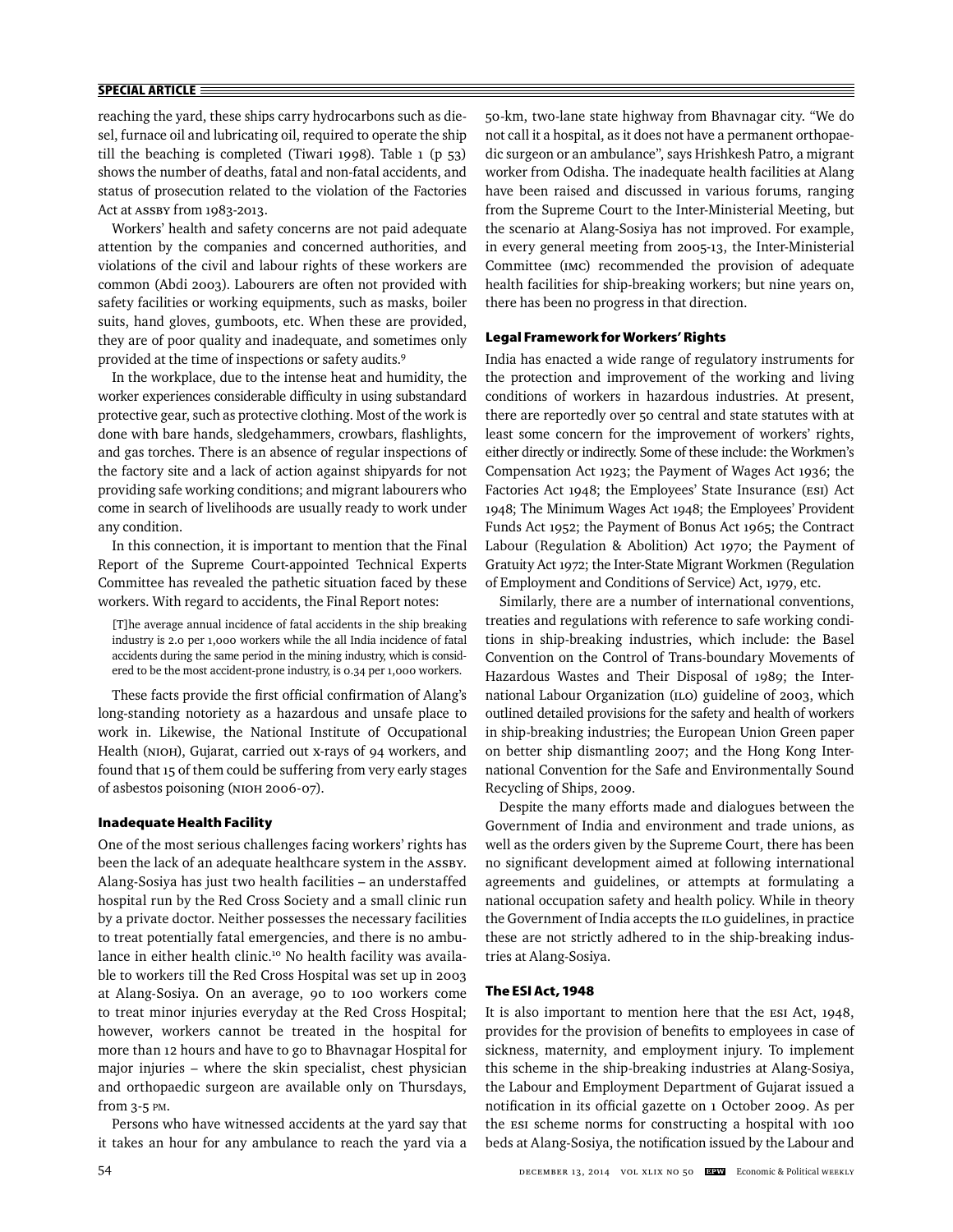Employment Department requires that at least 25,000 employees be registered under this scheme. However, in the case of Alang-Sosiya, a total of 16,067 workers have registered. The ship-breaking association has been demanding a relaxation in this norm (as Alang-Sosiya seems to be an exceptional case), so that the Employee's State Insurance Corporation (ESIC) can construct a hospital here.

The ship-breaking association has in fact filed a litigation in the Gujarat High Court to resolve this issue; the litigation has been pending for the past three years. There is little chance that the corporation will begin even the basic enrolment of workers at the yard till the case is settled. The Ship Recycling Industries Association India (SRIA) has argued that there is no health facility at Alang-Sosiya and the current arrangement – providing treatment at the ESIC hospital at Bhavnangar, 55 km away – has proved ineffective. Also, SRIA members allege that the ESIC has not been settling the bills of workers who are treated in hospitals; V B Tayal, vice-president of SRIA, further alleges that when workers are taken to the ESIC-arranged hospital at Bhavnagar, they are asked to settle the earlier, pending bills. This allegation was rejected by Dr Sant Ram, state medical commissioner, ESIC, who states that there has been no delay in clearing the bills for all treatment of workers at the ESIC hospital at Bhavnagar. Rather, it is difficult to admit workers because the employer often brings in injured workers without a *pehchan* card – an important document required to be admitted, or avail the benefits.<sup>11</sup>

Similarly, no database has been created or maintained by the district authority with regard to the number of migrant workers working in the ship-breaking yard. Chapter II of the Inter-State Migrant Workmen (Regulation of Employment and Conditions of Service) Act, 1979, specifies that the state government shall appoint a registering officer for the purpose of registering establishments employing interstate migrant workmen. Ship-breaking industries continue to recruit migrant workers without registering under this Inter-State Migrant Workmen Act.

The Act categorically states that no principal employer of an establishment to which this Act applies shall employ interstate migrant workmen unless a certificate of registration with respect to such an establishment issued under this Act is in force. The ship-breaking unit owners, on their part, argue that migrant workers change jobs very frequently, and therefore it is not possible to keep a record of how many migrant workers are working in their yard. There is no compliance to these provisions at the ASSBY, and no action has been taken by the competent authority against the employer for not registering the number of migrant workers employed.

#### **Delayed Payment of Wages**

Likewise, payment of salary is not fixed for a particular day of the month. Many workers informed us that delay in payment needs to be addressed, as they have no other source of income. This is a clear violation of the Payment of Wages Act 1936. This Act outlines that every employer is primarily responsible for the payment of wages to his employees, and that the employer

should fix the wage-period, which may be per day, per week or per month, but in no case should exceed one month.

A number of workers at ASSBY, however, pointed out that there is always a delay in getting their wages, which is why they choose to shift from one unit to another. Their choice of unit is based on which employer can pay them wages on a particular day of every month. We were also informed that the employer sometimes makes unauthorised deductions from wages. If safety equipments are not returned in a good condition or are lost, the employer deducts the requisite amount from their wages, says Sudhir Palai, a migrant worker from the Ganjam district of Odisha.

Workers also do not receive any other financial benefits from employers as laid down under several labour laws in India. For example, the Payment of Gratuity Act, 1972, provides for a scheme for the payment of gratuity to employees engaged in factories, mines, oilfields, plantations, ports, railway companies, shops, or other establishments. The Act enforces the payment of "gratuity", a reward for long service, as a statutory retiral benefit. Every employee, irrespective of his/her level of wages, is entitled to receive gratuity if s/he has rendered continuous service for five years or more. However, Ramkaran Prajapati from Gorakhpur district of Uttar Pradesh says:

I have not received any bonus, no provident fund, no gratuity in my past 15 years of work in the ship-breaking yard. Also, I don't get salary when I take leave to go to my home state, or for any other leave.

Workers are not paid on Sundays or when they go on leave; also, overtime wages for workers does not follow the Factory Act of 1948 and the Gujarat Factory Act Rules of 1963. Most workers put in overtime in the ship-breaking yard, but the wages paid for every extra hour is between Rs 25 and Rs 30; this is a clear violation of Section 59 of the Factories Act of 1948, which states that if a worker works in a factory for more than nine hours in any day, or for more than 48 hours in any week, he shall, with respect to overtime work, be entitled to wages at the rate of twice his ordinary wages.

Thus, the enactment of a number of laws by both the central and state governments relating to safe working conditions has not made much headway in reducing the number of deaths and fatal and non-fatal accidents; the laws, by and large, remain unenforced and mismanaged. Further, despite orders and directions from the Supreme Court and recommendations made by the IMC and Technical Committee appointed by the Supreme Court, the problem of safe working conditions continues to remain a great concern in the Alang-Sosiya yard, and has in fact intensified over the years.

#### **Factors for Non-Compliance**

This section discusses the key factors impeding the effective implementation of labour laws in the ASSBY.

#### **Ship Recycling Industries Association India**

The SRIA is a powerful and well-connected association of ship recyclers in Alang/Sosiya, Bhavnagar, and has been active ever since ship-breaking activity began in 1983. The association meets every Wednesday to discuss major issues related to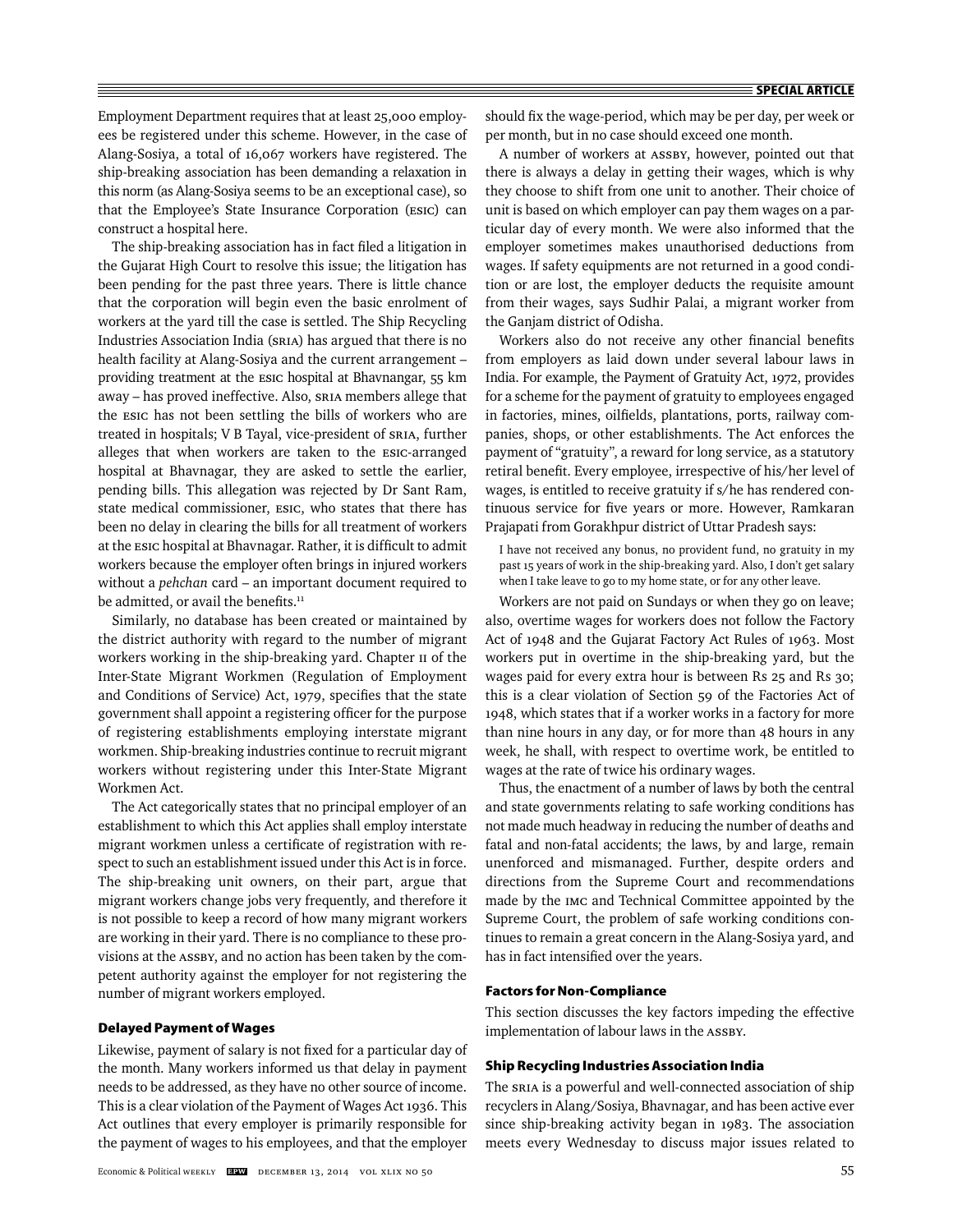# **SPECIAL ARTICLE**

ship-breaking activity, and works out plans and strategies to address any problems faced by its members. Each ship-breaking unit contributes Rs 25,000 as lifetime membership fees, and also Re 1 for every tonne that it scraps in its yard. Members of the association claim that its main objectives have been to protect the interests and rights of ship recyclers, work towards the welfare of ship-recycling activity in India, and ensure safe and eco-friendly recycling activity.

This association has been very active not only in representing the interests of ship recyclers in various government departments and courts of law, but has also been quite influential in political circles. The decision of the newly-elected BJPled government to reduce the import duty on ships imported for breaking from 5% to 2.5% in the recently announced Union Budget for 2014–15 offers a good illustration of SRIA's reach and influence (Dave 2014). The strategies and resources used by the association protected its members, and also helped the industry to sustain itself and develop into the largest shiprecycling yard in the world, albeit at the cost of workers' rights to safe working and decent living conditions.

Although members of SRIA claim to work to protect and improve working conditions in the ship-breaking yard, and take adequate measures for workers' safety in the workplace, these claims are refuted by the workers themselves, who are of the opinion that these measures are symbolic and not of any real concern to their employers. Most of the claims, particularly those relating to efforts to ensure adequate safety standards for workers, are a complete myth; the reality is that accidents and deaths have been taking place ever since the industry was set up at Alang-Sosiya.

Instead of addressing this issue seriously, the association has been protective of its members' interests. For example, on 6 October 2012, as the ship Union Brave was being dismantled at the ASSBY's Plot Number 82 on the Gujarat coast, a fire broke out on the half-broken tanker, killing six migrant workers from Uttar Pradesh and injuring several others. As the news spread and workers protested, three ship-breakers were arrested and booked for culpable homicide on the night of 11 October 2012. The licence of Charter Engineer G P Rajeguru, who gave out the "Safe for Man Entry Certificate", has also been cancelled.

However, the arrest of the ship-breaker and two others were strongly protested by SRIA, leading to the entire yard remaining shut for five days in protest. The ship-breakers also lobbied to get Section 304 removed from the FIR lodged against the arrested ship-breakers, who were trying to evade police action by citing medical reasons (for more details, see Krishna 2012). This is not the only instance; in most cases of deaths, the association refuses to accept that fires and deaths were a result of rules being flouted with impunity at Alang, and that the task of oversight had not been performed well. Instead of accepting these as fundamental flaws on the part of the ship-breaker, the association actually supports the ship-breaker.

Also, there is no provision or guidelines outlining a code of conduct accepted by the SRIA, stating that if members of the

association fail to take adequate safety measures or not follow labour and environment laws, they would be penalised or not be allowed to remain members of the association. In the 30 years of its history, not a single industrial unit member owning a plot at Alang-Sosiya has been convicted for various fatal and non-fatal accidents or for the deaths of 470 workers since 1983, nor has the association taken suo motu action against any member for violating labour and environment laws.

The association's strong objection to implementing the re commendations of various government reports for workers' safety and living conditions contradicts its claim to protect and improve workers' rights. For example, SRIA claims that it is interested in sustainable ship-breaking activity, but has opposed and expressed strong reservations on the recently introduced GMB Ship Recycling Policy of 2006, aimed at protecting and improving working conditions and ensuring adequate measures for environmental protection. The association viewed this policy as unjust and unconstitutional, and declared that it amounted to a death sentence for the industry. Similarly, it views the setting up of an IMC to monitor ship-breaking activity at Alang-Sosiya as an obstacle to industrial growth, and also views the recently introduced Steel Code of 2013 as an anti-industrial policy.

# **Multiple Authorities and Committees**

A number of central and state government agencies are involved in the management of ship-breaking industries at Alang-Sosiya. These include the GMB, Labour and Employment Department of Gujarat, State Coastal Regulation Zone Authority, Gujarat State Pollution Control Board, Customs Department, Occupational Health and Safety Inspector, Factory Inspector, Ministry of Environment and Forests, Ministry of Steel, and the Ministry of Shipping Industries, New Delhi. Also, both the High Powered Committee and Inter-Ministerial Committee appointed through court direction are important actors in ensuring the safety of workers and environmental protection in the ship-breaking yard.

The GMB is the nodal agency as far as ship-breaking activity at Alang-Sosiya is concerned. This agency is entrusted with the responsibility of allocating plots for ship-breaking, developing the required infrastructure, acquisition of land, planning, and the provision of water, electricity, roads, and communication. The GMB is vested with enormous power to ensure that shipyards follow the norms and regulations laid down under various state and central government laws and policies. If any component of the Recycling Facility Management Plan of the Plot is not operative or not in place during GMB inspection, then the agency has the power to cancel the permission issued by the Recycling Facility Management Plan; the ship recycler would then not be permitted to beach any ship till the concerned components are made operative as per the requirements.

An analysis of its role over the past three decades, however, suggests that the GMB has been very liberal in its approach to the violation of rules and regulations by ship-breaking yards.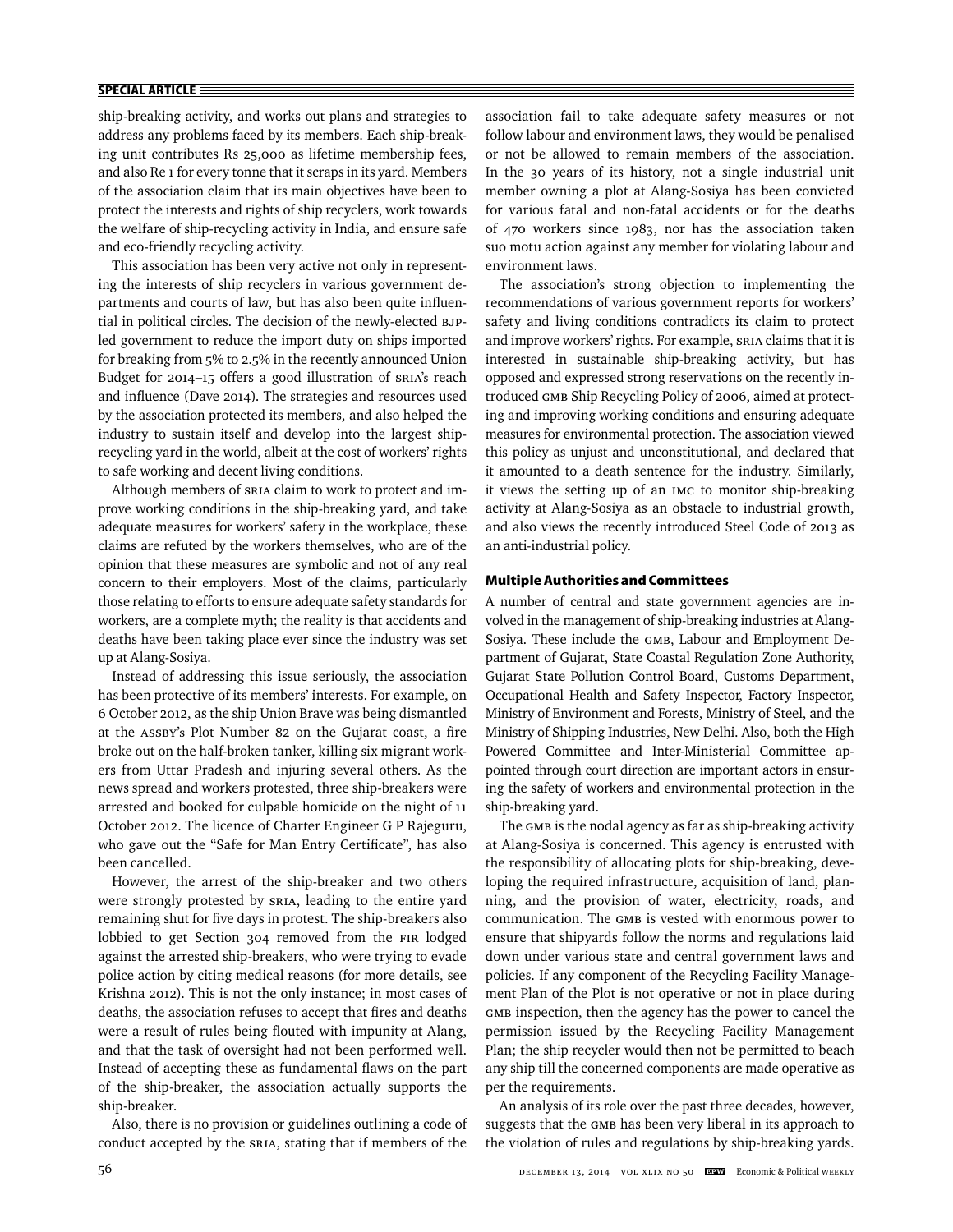Data collected from the GMB suggests that almost no plot has been closed for more than two months for not complying with safety rules and regulations. Inquiries into accident-related deaths and injuries are never made public. While prosecution against employers has been initiated in a few cases, no employer has been convicted of violating various labour laws which has led to the death of workers, and most of the cases have not been followed up consistently by either the GMB or other implementing agencies.

Implementing agencies have been more concerned with the revenue loss that would accrue if industries are closed down, and therefore no punitive measures are ever taken against ship-breaking yards. Such ineffective implementation of rules and regulations also need to be understood in the larger context of Gujarat's development, which has been a lopsided development at the cost of human rights and the environment (for more details, see Ujjas Mahila Sangathan 2013).

Another important authority involved in regulating activities in the ship-breaking yard is the state government's Labour and Employment Department. The government has provided a labour officer for ASSBY. This labour officer has the responsibility of looking into matters concerning the provision of physical facilities, wages, the implementation of labour laws, and the prosecution of ship-breakers in case of non-compliance. The GMB works in unison with the Department of Labour and Employment, the Industrial Safety and Health Department, and the State Pollution Control Board of Gujarat. This department, however, is ineffective, as it has failed to carry out regular inspections as per the law, and also lacks both human and financial resources to implement labour laws effectively.

For example, there are a great number of vacancies in the Directorate of Industrial Safety and Health. Of the sanctioned

|                | Year | Number of<br>Inspection |
|----------------|------|-------------------------|
| 1              | 2008 | 107                     |
| $\overline{2}$ | 2009 | 22                      |
|                | 2010 | 150                     |
| $\frac{3}{4}$  | 2011 | 48                      |
| 5              | 2012 | 80                      |
| 6              | 2013 | 80                      |

Gujarat, 21 January 2014.

349 posts in the Class I-IV scale of employees, only 202 have been filled, with 147 remaining vacant. One Special Assistant Commissioner of Labour and a Labour Officer were recently appointed at Alang. Similarly, Table 2 shows that the inspections undertaken by the industrial safety and health officer at the Alang-Sosiya yard from 2008 to 2013 are less than the number of shipyards operating

at Alang-Sosiya (169). Therefore, the health officer had clearly not visited most of the yards in 2009 and 2011, and even in 2012 and 2013.

# **The Inter-Ministerial Committee**

Similarly, the presence of an IMC since 2004 has made no serious changes at the grass-roots level. The IMC has met 16 times so far, but the issues related to workers' safety, housing, water, and hospital have not been resolved. Members of the IMC feel that its power is limited, and that it cannot enforce the rules and regulations. The IMC chairman noted at the 15th meeting: "We are lacking progress on many fronts and lack of coordination

between the different agencies has been a significant problem to ensure safe ship recycling activities in the ship breaking activities". It is also important to mention that the irregular meetings of IMC members have not been taken seriously by the Ministry of Steel. The IMC meetings have become symbolic, and are sometimes driven by tragic accidents in the shipbreaking yard.<sup>12</sup>

A close look at the minutes of all 16 IMC meetings from 2004- 13 suggests that IMC members have been unable to implement their recommendations, as every meeting ends in assurances by the SRIA and implementing agencies to resolve water, sanitation, housing, safety, and hospital issues, but nothing signifi cant has so far been done in this direction. The role of the IMC has been confined to organising meetings, discussing issues and preparing reports based on the issues raised by various stakeholders.<sup>13</sup> Beyond this, however, it has played no significant role in bringing about changes and ensuring the implementation of issues agreed upon in their meetings.

Many attribute the IMC's ineffectiveness to its advisory role, and to the fact that its recommendations have no legal binding. Referring to the non-compliance of various court orders and laws, Sudhir Chadha, Chairman, GMB, Alang, is of the opinion that lack of coordination between different agencies has been a big problem in the effective implementation of labour and environment laws.<sup>14</sup> Many reports also suggest rampant corruption, and that ship-breaking yards are given clearance after paying out bribes (Gaikwad 2014).

#### **Absence of Active Trade Union**

Another important challenge in addressing and resolving workers' rights at the Alang-Sosiya ship-breaking industries has been the absence of an active and strong trade union representing the interests of migrant workers. The trade unions in Gujarat have, for various unknown reasons, not taken an active interest in mobilising workers or representing their interests before various government departments. "Nobody takes up our issue and we are scared to protest against plot owners or to inform government officer about the working conditions and inadequate living facilities. If we protest, we will lose our jobs", says Hrishikesh Patro, a migrant worker from Ganjam district of Odisha.

Till 2006, no trade union in Gujarat represented the cause of ship-breaking workers in the decision-making and implementation process.15 The Alang-Sosiya Ship Recycling and General Workers' Association was formed in 2006. This union is an offshoot of the Mumbai Port Trust Dock and General Employees' Union (MPTDGEU), and is supported by the Steel, Metal and Engineering Workers Federation of India (SMEFI) and the Hind Mazdoor Sabha (HMS) at the national level, and the International Metal Workers Federation at the international level. With the formation of this association, there has been constant pressure to address workers' demands, like providing safety equipment, compensation in cases of injury or death, filing complaints against plot owners for violating the Factories Act of 1948, sending representations to various government departments, etc.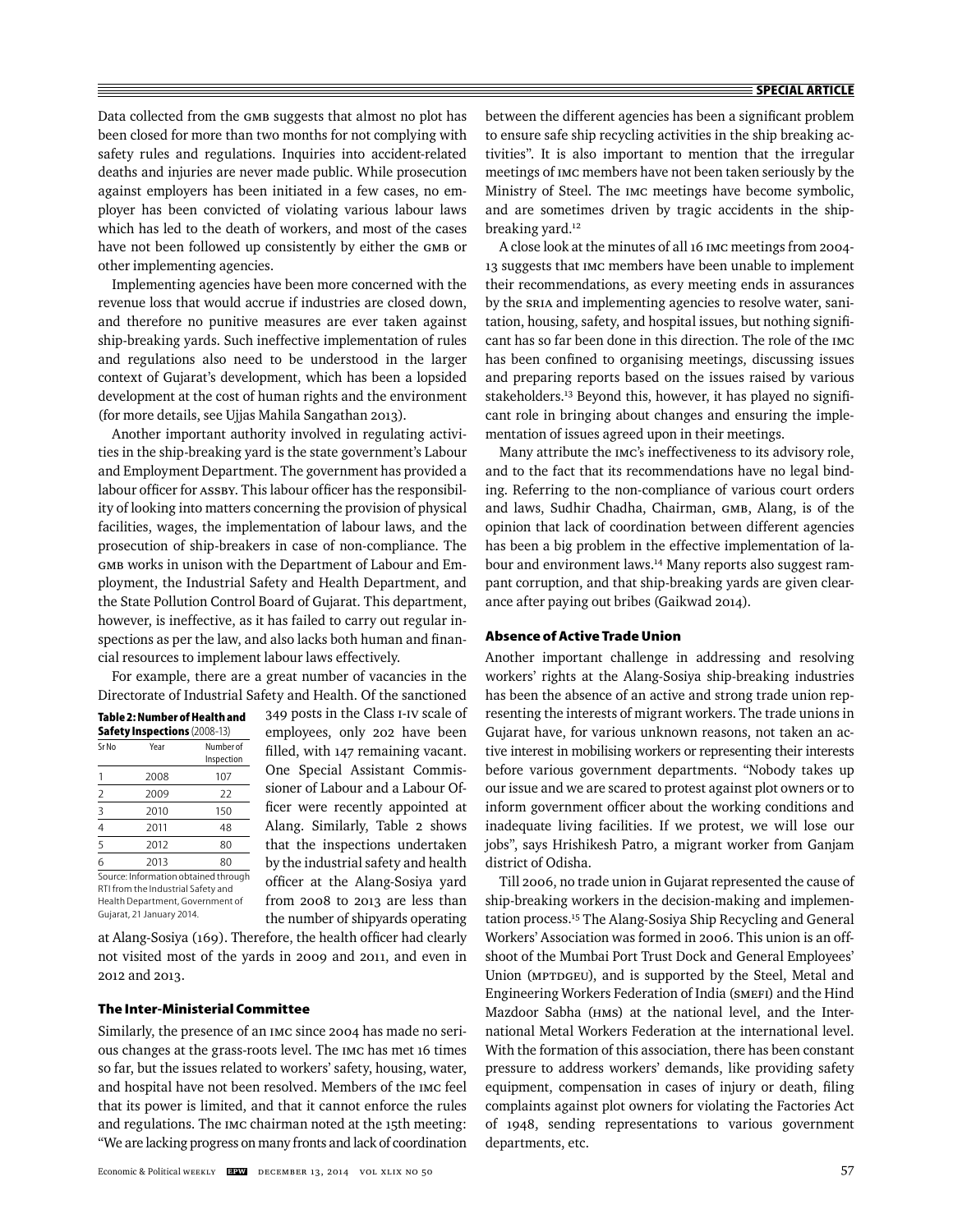#### **SPECIAL ARTICLE**

The biggest challenge for the Alang-Sosiya Ship Recycling and General Workers' Association has, however, been mobilising workers to raise their voice consistently and demand rights and justice before the concerned authority. "The involvement of workers is confined to individual rights and problems, but not for collective rights", says Vidyadhar V Rane, General Secretary, Alang-Sosiya Ship Recycling and General Workers' Association.<sup>16</sup> For example, not all workers have taken an interest in trade-union activities. Around 37% do not want to participate in such activities as they fear it might backfire and create problems for their employment opportunities. Those who participate in these activities confine themselves to addressing issues such as the payment of daily wages or compensation in cases of injury or death; no interest has been shown by workers to protest against major health hazards, accidents, or compensation for deaths and injuries.

The association has also not received any support from either local people or leaders, or from other trade union leaders in the state. The complexity of the situation arises from the fact that there exists a close nexus between local leaders, industrial units and government department staff, says a member of the local trade union ASSRGWA (under condition of anonymity). Every effort has been made to suppress the voices of workers, and also ensure that no trade union dares to organise these workers. Workers hardly speak out on even the worst working conditions as they fear losing their jobs.

#### **Local Dynamics**

There are 12 villages around ASSBY that directly or indirectly benefit from ship-breaking activities. A few years earlier, the local village people had protested the environmental pollution caused by ship-breaking activities; however, such protests are no longer made, and one finds a complete silence as far as the organisation and mobilisation of village people around pollution is concerned.<sup>17</sup> Most panchayat leaders no longer look at the long-term impacts of the ship-breaking yard on their living standards and agricultural activities; rather, they are happy with the benefits that have resulted from the yard.

For example, most workers who have migrated to Alang-Sosiya with their families prefer to stay in the nearby villages (there is no housing facility available near the ship-breaking yard). The local business that has accrued due to the presence of more than 35,000 workers has benefited the villages, and provided local people with an opportunity to improve their economic conditions, says Ghanshyam Singh, sarpanch of Alang village. "If we benefit from the ship-breaking yard, why should we oppose it?" asks Mansur Bhai, sarpanch of Munnar village. "I have been providing water to plot owners and also to the workers' *basti*, and earn thousands of rupees everyday. My relatives are also in one way or another associated with ship-breaking activity. So it is not possible to oppose it as our personal relations and businesses will be affected", says Bhagvatsinh Haubha Gohil, sarpanch of Sosiya village.<sup>18</sup>

Local bodies in India are empowered through a number of policy and statutory provisions to initiate action against industries for polluting their jurisdictions. The legal framework has empowered many local bodies and village committees across the country to raise their voices against the unequal distribution of environmental goods and burdens. For example, the Perumatty panchayat in Plachimada area, Palakkad district, Kerala, has refused to renew the licence of the Coca-Cola plant in that area, as it caused groundwater degradation and pollution. Similarly, people from 12 gram sabhas in the Niyamgiri Hill areas of Rayagada and Kalahandi districts, Odisha, rejected the Vedanta Aluminium Limited (VAL) company's proposition to mine bauxite ore in the Niyamgiri Hills on the grounds of violation of their cultural and forest rights.

Unfortunately, not a single panchayat in and around the ASSBY has protested against environmental pollution, or supported workers' demands for better living conditions and infrastructure.

# **The Way Forward**

There is an urgent need to evolve multi-pronged strategies to resolve the major issues related to the working and living conditions of migrant workers. At the national level, the roles of multiple implementing agencies need to be coordinated; these agencies should function within an integrated governance framework and enforce laws in a transparent and democratic manner. Agencies required to implement various labour laws need to be held accountable. There cannot be any further delays in ensuring basic working and living conditions for workers, and the responsibilities of each implementing agency need to be fixed.

Second, efforts should be made to bring diverse groups across south Asia, especially in India, Pakistan and Bangladesh, working in the field of toxic and hazardous wastes, together, so that pressure can be levied for an integrated approach in these countries to address workers' rights, and the environmental issues resulting from ship-breaking. Given the trans-boundary effect of ship-recycling industries, national regulations that have no grounding in the international realities of the trade will be ineffective in regulating the behaviour of ship-breaking industries.

Attempts also need to be made for an international legislation on ship-breaking. In most countries with a thriving shipbreaking industry, particularly in India, it is generally the larger political economy and interests of the market that determine the operation of these industries, at the cost of the environ ment and workers' health (Kumar 2011).

Third, the government machinery should provide adequate space for workers' representatives to articulate their concerns in policy formulation and the implementation of labour laws. This can be made possible by allowing workers' participation in safety committees. Workers should have the right to seek remedies and, in the case of occupational diseases, identification procedures should be strengthened by putting in place special departments in hospitals. Equally important is the